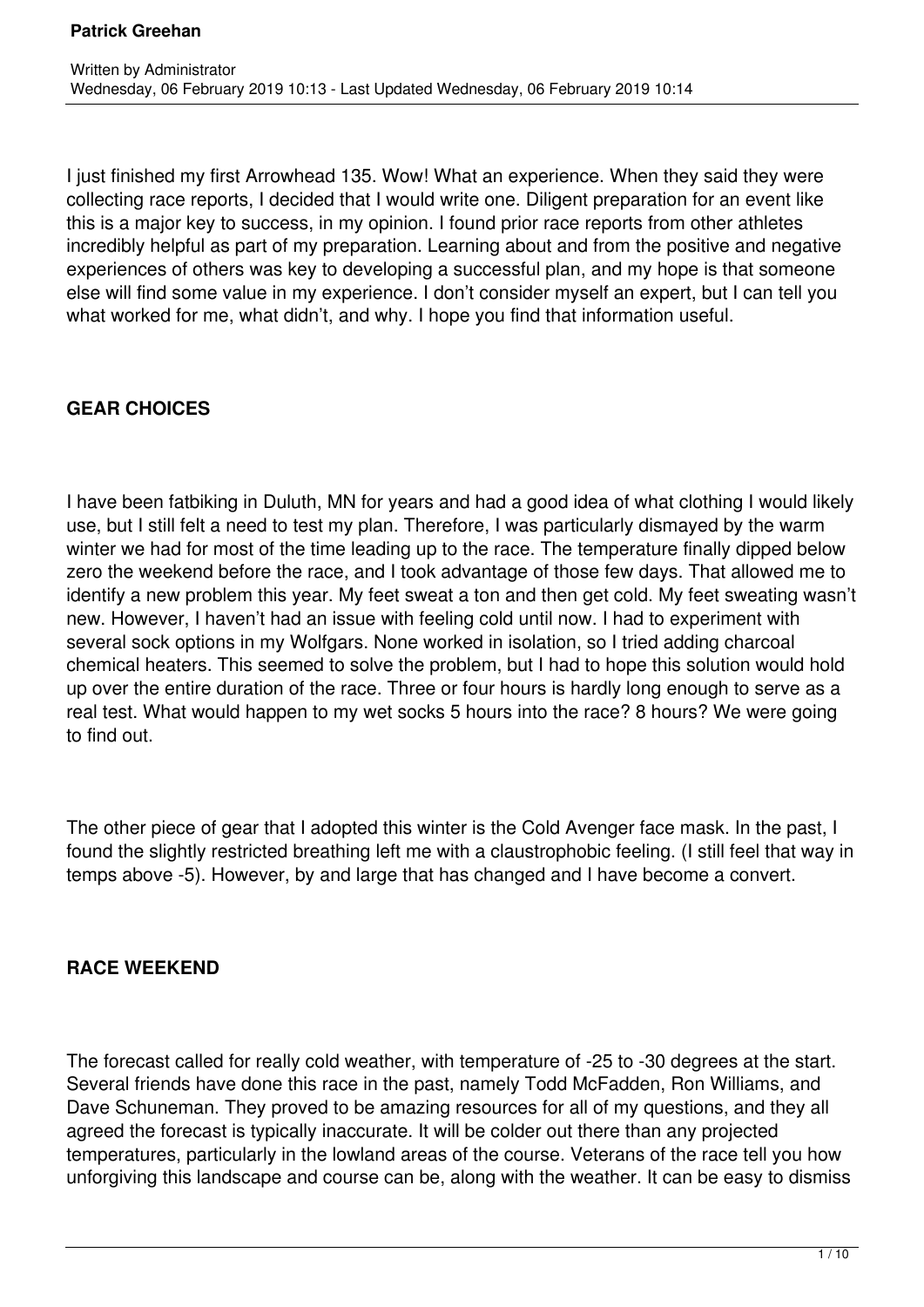this as exaggeration. DON'T. Having finished the race in a "cold" year, I will tell you that the wise veterans are not exaggerating their tales. This race, in these conditions, does not tolerate mistakes. Mistakes, even minor ones, can have major consequences resulting in loss of fingers/toes from frostbite to hypothermia. People can and do lose digits to frostbite. I feel fortunate that despite making a few mistakes, I was able to avoid disaster.

To my surprise, on Monday morning it was only around 10 below zero outside. I dressed for the start. I chose wool liner sock, Defeet Woolie Boolie socks, and toe warmers inside my 45N Wolfgar boots. For the bottom half of my body, I donned Podiumwear Shorts (I feel that bibs in winter offer too much hassle to go the bathroom), a Craft wind brief (not for wind protection but for warmth), and Pearl Izumi Amfib pants. On top I wore a Smartwool 150 base layer with Smartwool arm warmers (I'm a big fan of wool arm warmers as a layer), a Specialized wool jersey (I wanted the 3 pockets), a Smartwool 250 1/4 zip, and my Mammut Ultimate Hoodie jacket. My head and face were covered with a Surly Buff, Cold Avenger mask, and 45N Stovepipe hat. Very light Smartwool gloves covered my hands inside my 45N Cobrafist pogies. I had a heavy fleece liner made for them so they are much warmer than the stock model, which allowed me to ride 90% of the race without gloves.

I had also practiced getting "sweaty" and then venting my jacket to dry my layers while riding. I know I sweat, so I practiced this often. Finishing dry was a goal of mine all winter, regardless of the outside temp. I was confident I could do this successfully with my layers, but I had to execute race strategy correctly as well.

I was concerned about being a bit overdressed and anticipated stopping relatively early to shed the 3⁄4 zip layer. As it turns out, I was only half correct. After fireworks and the "release the hounds" command, the race started! I planned to go a bit harder than "race effort" at the start to help me warm up. This would also help keep me out of a large pack. Though I am a really social person and LOVE to talk, I don't love riding in packs, in the dark with unfamiliar and nervous/excited riders. For the first hour, my average pace was around 10mph, which is beyond what I can hold for the duration this race. Somewhere around the time that I recognized this, we made the hard left turn onto the Arrowhead trail, only to be hit by a wave of cold. Whoa! Within minutes we all came to the same conclusion: -10 degrees at the start is a distant memory, and we will need to deal with the cold. Bike computers registered temperatures from -20 to -30 degrees. At that point, I was a bit wet but not concerned. The venting was working pretty well. I also decided to stick with that 1/4 zip wool layer a bit longer.

Two things happened to me on the first leg that served as warnings for the rest of the race. Within the first ten miles, I stopped to go to the bathroom. Shortly after my break, I noticed that I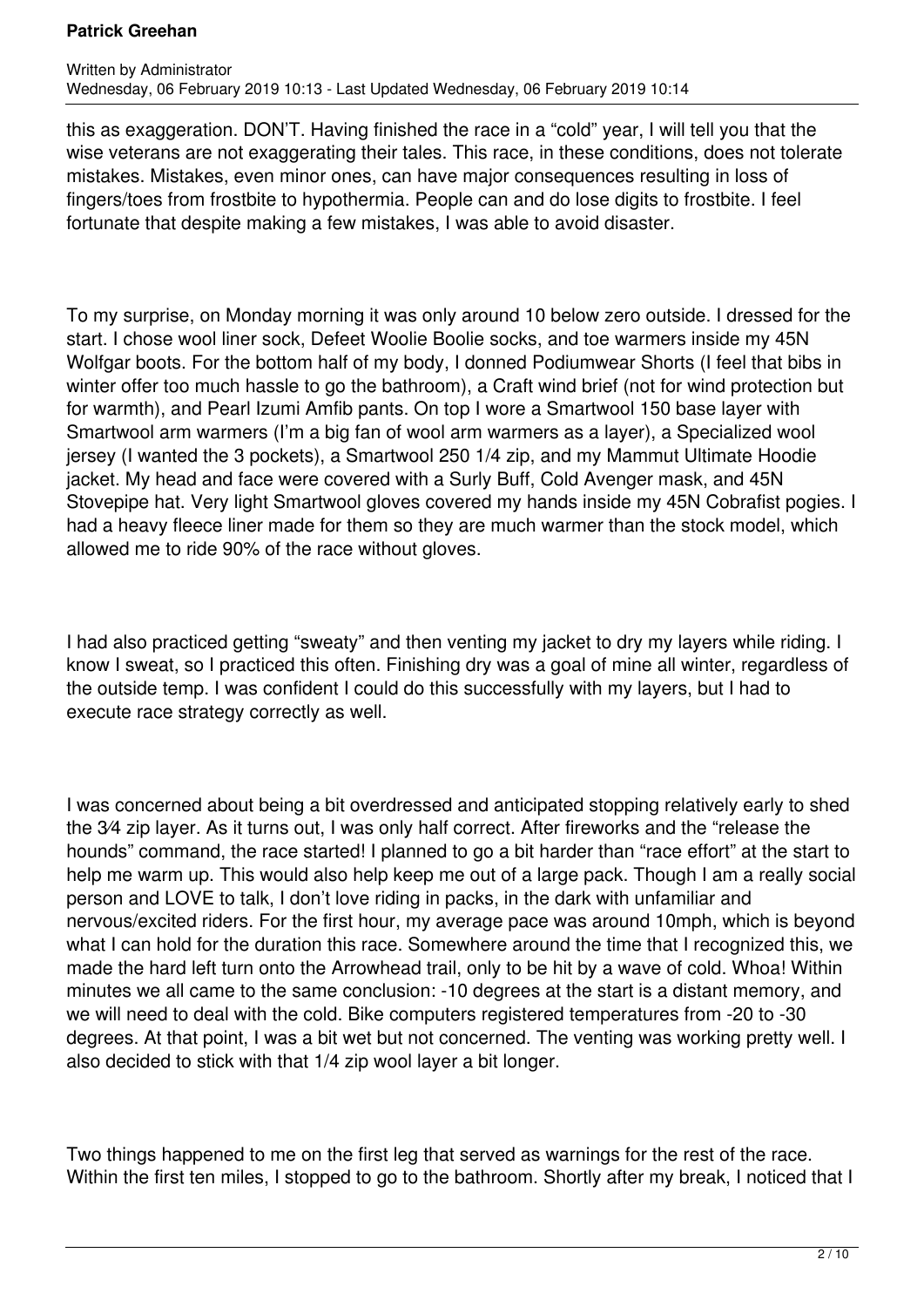felt cold from the waist down. My feet were kind of chilly, and my thighs felt cold. As anyone who rides with me often knows, I frequently stop for bathroom breaks in the first few hours of a ride, and that is just how it goes. About an hour after my first "nature break" I stopped for my second. When I tried to unzip my fly, I realized there was no need: it was already down! I had ridden for an hour in temps somewhere between -20 and -30 with my fly open and was wondering why my legs and feet felt cold. I am not proud of this absurd moment, but it was an important part of my day, as it forced me to focus and think smarter. Many veterans of winter ultras have told me: "When a problem arises, fix it now." When my legs were cold, I should have assessed the situation right away. Fortunately, things improved. An hour later, I felt dry and warmer and was riding along at a comfortable and sustainable 8 mph or so.

I am currently nursing a shoulder injury so could not wear a hydration pack. This required me to change my hydration strategy weeks before the race. My plan included two 32oz Hydroflask bottles on my fork legs in Equinox bottle cozies (rated to -20). I tested this on the three very cold nights we had prior to the race and it worked successfully. I planned to use those two bottles to fill my 20oz Thermos bottle, which I would store upside down in a Revelate feedbag. (Side note: These are the Thermos bottles whose tops pop open. I highly recommend these for general winter rides of a few hours as they don't freeze if you keep the hinge dry, which is really easy). While the Thermos bottle is great for drinking, I did not anticipate the lid freezing so that I could not unscrew it and refill it. This had never happened to me, until it did at mile 25. I wasn't overly concerned and opened a charcoal hand warmer to add to the feedbag with the bottle. I drank directly from a Hydroflask and continued. Thirty minutes later, when I stopped to drink, the Thermos bottle was no longer frozen. Problem solved! I kept a hand warmer in the feedbag from that point on. I had several extra charcoal hand warmers with me, which I highly recommend. While they can't solve all your problems and shouldn't be relied upon for something major, they can really come in handy to get out of a jam or to prevent one.

I realized that thirty miles into the race I had had already experienced two issues. While not major problems, I took them seriously. Both of these could have been major problems if not addressed, and both issues likely would be major problems 12 hours later. I was lucky that these things happened early in the race. I was lucky that the sun was out. I was lucky that despite the cold, warmer temps were on the horizon. If these mistakes had happened at 2am, I am not sure they would have been resolved as easily or readily. The reality of the situation is that in temperatures of this nature, you don't get to make mistakes. Mistakes usually come with a high price tag—from frostbite to hypothermia. I was lucky. I adopted the mantra "When a problem arises, fix it now." With that in my head, I made it the rest of the way to checkpoint one, The Gateway Store, without further incident.

The Gateway store is a great place. I did a decent job of not getting sucked in and overstaying my welcome, which is easy to do at the warm checkpoints. I have been told to resist the urge to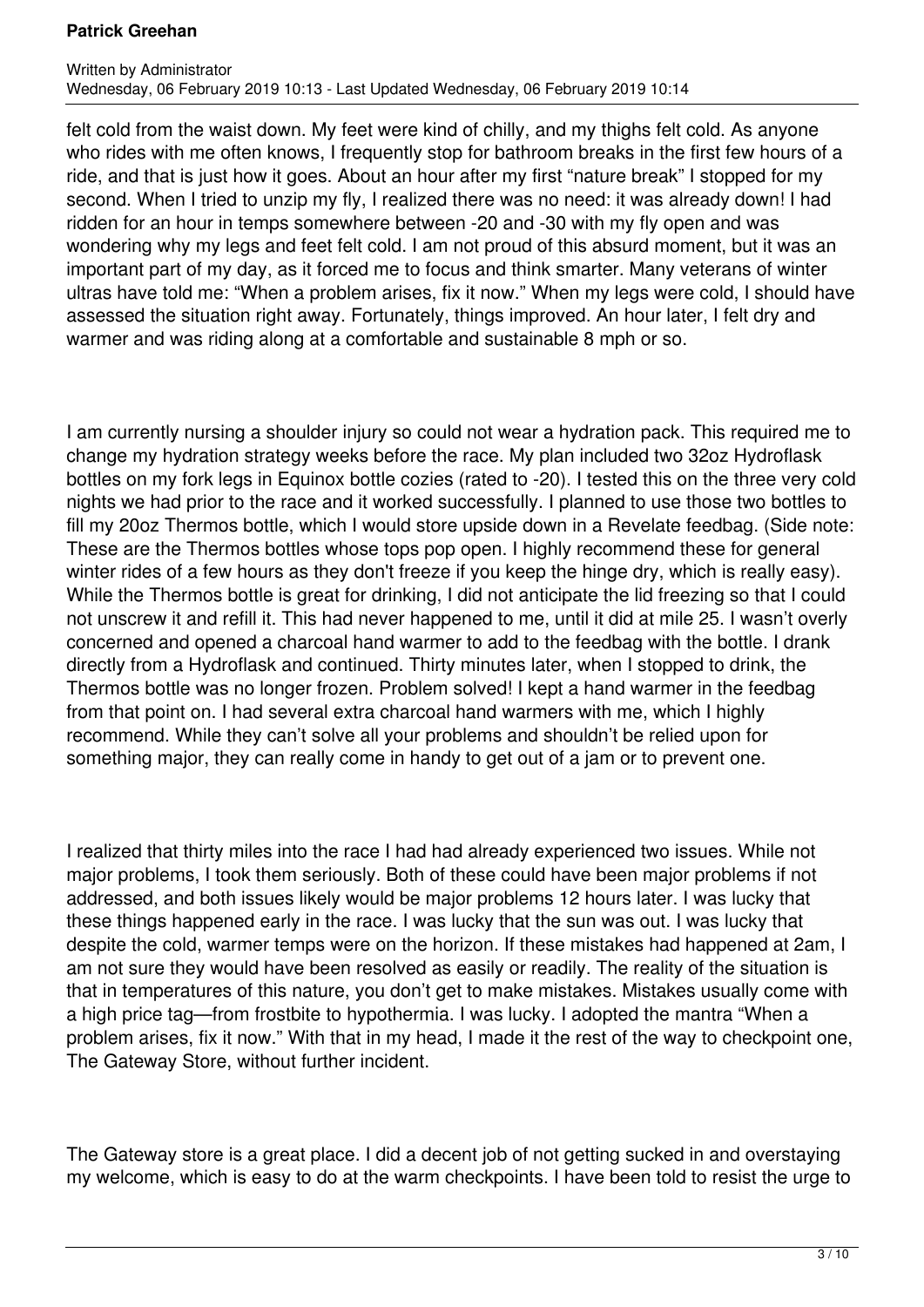settle and move on. I did meet Joe Stiller here. What a positive force of nature he is! He was out in the parking lot giving words of encouragement to everyone who came in and out. I also saw my friend and fellow Duluthian, former course record holder Todd McFadden here. He was cheering racers on, as he was unable to race this year. (As a side note, my hat is off to him. His enthusiasm for this race is contagious and is a large part of why I was here. Despite being crushed by not being able to start, he turned that enthusiasm loose on the racers, encouraging everyone. He showed up at Gateway, Sheep Ranch Rd, Mel Georges, and Fortune Bay. Thanks, Todd!) Bolstered by words of encouragement from them, I headed out for checkpoint two, Mel Georges.

This leg was largely uneventful for me. A few miles outside of Gateway, around mile 40, I passed fellow Duluthian (and Women's race winner) Leah Gruhn adjusting some gear. I did not see another human being until Sheep Ranch Road at mile 53. The weather was cold enough that the race directors, for the first time, decided to set up a heated tent at this trail crossing. I saw Ken Kreuger, Todd, and Charly Tri setting up the tent and informed them I hadn't seen anyone in 20 miles or so. They chuckled and told me to "get used to it" as Kate Coward rode through. (I was confused when I saw Charly as I thought he was racing. I later learned he was sick and dropped out early. Sorry, Charly), I caught up to Kate, and we rode to Mel Georges together. For a fair amount of time, we also rode with Lindsay Gauld. They say you meet great people at the Arrowhead 135. I found that to be the case.

Throughout the 4 days I was there, I met great people. Kate and Lindsay were two of them. Both are certified badasses in my book. Last year, Kate did the "double" on foot. She ran/hiked from the finish to the start, then turned around and started the race back to the finish on foot. Badass. This year, she raced on a bike, a few short months after having a child. Badass. Lindsay is 70 years old and informed me on multiple occasions that "I'm old and don't care for pushing my bike up the monster hills anymore." That's cool Lindsay. I'm 43 and was quite concerned you were going to beat me the top. He too is a badass. Did I mention he is a former Olympian for Team Canada as well? Badass. What was I doing with them??? Seriously.

We finally made it to Mel Georges...sweet, sweet, Mel Georges. It turned out to be a disorganized train wreck for me. My plan entering the checkpoint was: open toe & hand warmers (I was using hand warmers in my pogies at this point and not wearing gloves), take bottles off bike, go in and find drop bag, order grilled cheese, fill bottles with new drink mix, put back on bike, restock food, get new socks, hat, ColdAvenger, eat grilled cheese, change socks, hat, ColdAvenger, use bathroom, leave. I figured it would all take 30 minutes at most.

None of it went down that way. I arrived and had to use the bathroom, definitely the indoors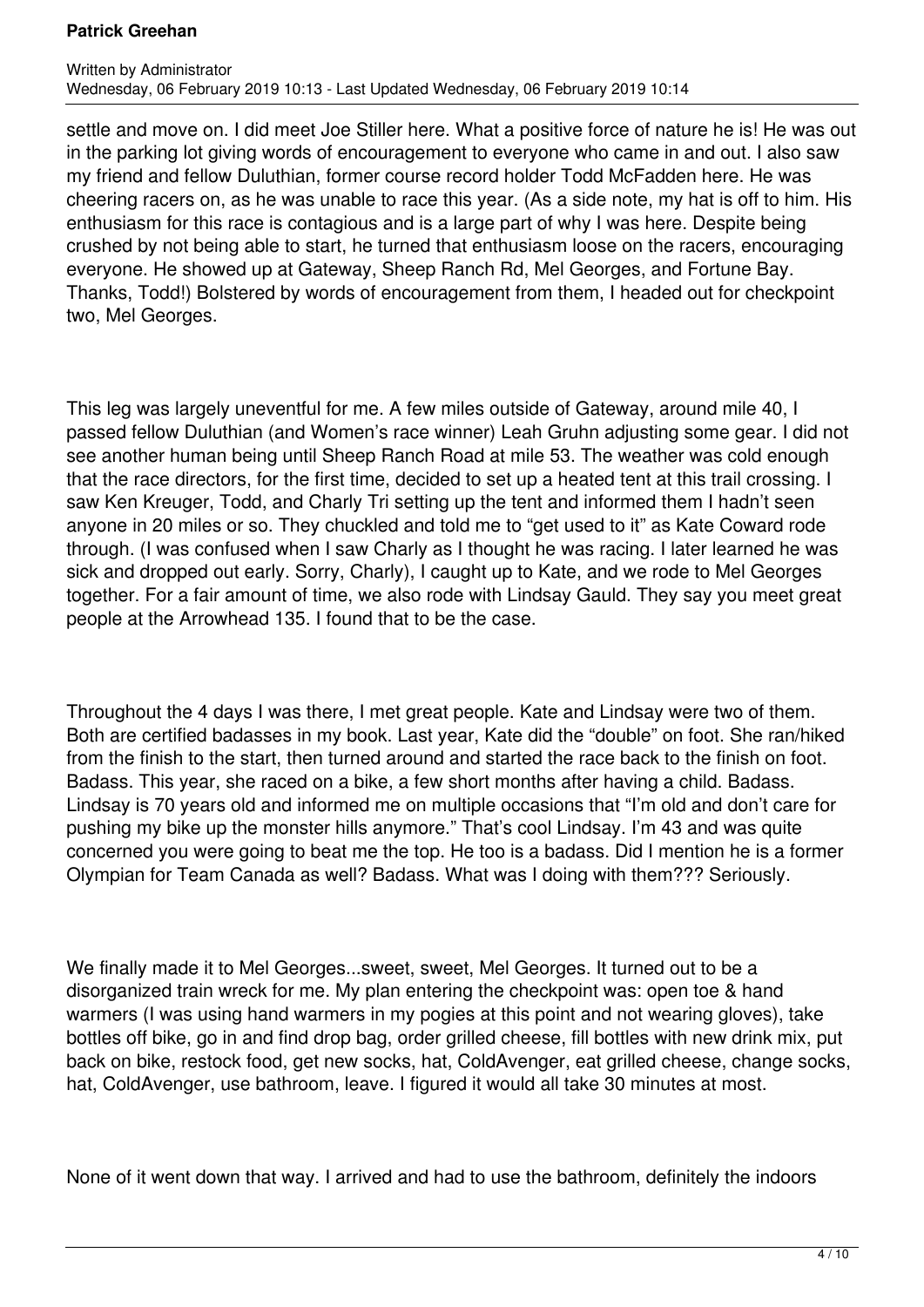bathroom. I talked to people in the house, sharing stories and waiting in line. After using the facilities, I realized 20 minutes had passed way too quickly. I went out to my bike to open hand/toe warmers and get my bottles, then came back inside to find my drop bag and mix bottles. Then I went back out and put them on my bike. I threw out trash and old food, went back in, got new food, then returned to the bike...Then it hit me: why am I walking around so much? And I realized I forgot to order my grilled cheese! I LOVE cheese and wanted one, so I went back in and ordered. Then it was back outside to get socks...seriously how many trips outside could I make? I changed and ate and was finally ready to leave. I picked up my bike and promptly dropped it, slamming the bottom bottle cage into my knee. The cage broke but was still functional. Seriously, how slow and clumsy could I be? I checked my hand warmers, only to find them as cold as can be. I had to dig out new hand warmers and open them for my pogies. I managed to roll out at last 65 minutes after arrival. Ugh.

Within the first mile I removed the hand warmers from my pogies to give them a shake to get them going. I launched one somewhere behind me into the snow. It was dark. The snow was white. The handwarmer was white. I needed to find it as I didn't have too many left and knew I was heading into the longest, toughest, and coldest part of this race or any ride I have ever done. I stopped and searched the trail for it. I managed to find it, only to kick it when I tried to pick it up. Seriously. WTF? I had to tell myself to get my act together. My hands were cold and getting colder with these hijinks.

My mind went back to my mantra: "When a problem arises, fix it now". I started the race wearing gloves that were now wet and useless because of sweat. As I was already stopped, I took this opportunity to bury those gloves in my bag and fish out my heavier gloves.

A second mantra came to mind. A good friend of mine, Chris McKernan, has a saying "Slow is smooth and smooth is fast". Yep. I was doing none of that. In my rush out of Mel Georges I was sloppy. My history of breaking bottle cages, being disorganized, slinging hand warmers along the trail...not good. It was time to be slow and smooth. Thanks for the advice Chris.

The leg from Mel Georges to Surly had me nervous for months. I do not mind climbing, but I am not a runner or hiker. I understood that there would be some hike-a-bike sections here, specifically, 41 hills that to my understanding aren't really rideable. As the miles started to pass I begin to notice two things. First, where are all these un-rideable hills? The realization was clear: at the end of this section. I never thought to ask that. Ok, cool, the last 20 or so miles heading into Surly were going to be tough.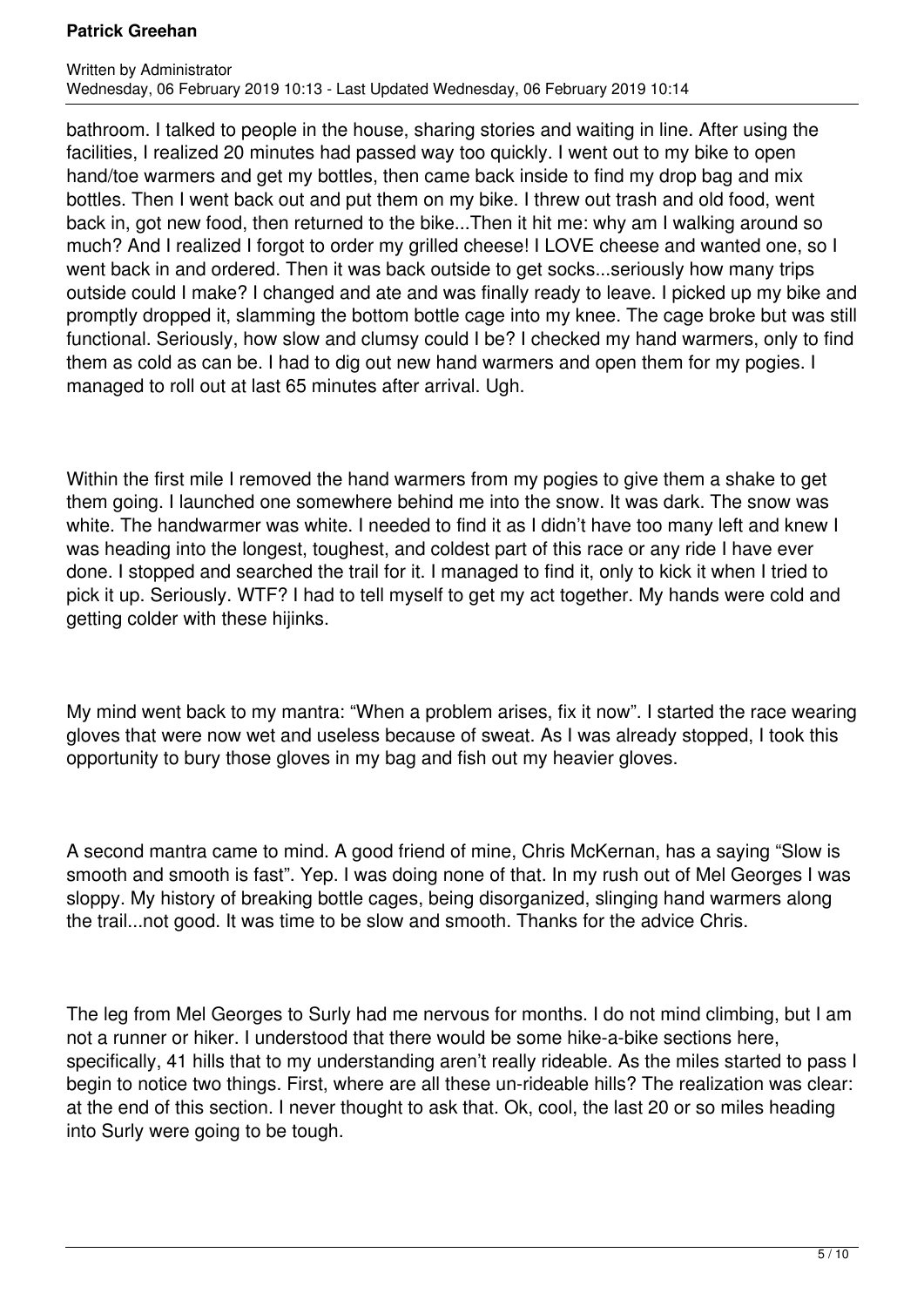The second thing I noticed is that it is amazing out here. The last person I saw was around mile 75. It was dark--very dark. The kind of dark that I do not think I have experienced before. It was also quiet--very quiet. The kind of quiet that I do not think I have experienced before. When taken together, the darkness and quiet create a kind of solitude that is hard to describe. At this point in the race, you are really remote, and you KNOW it. The sky was clear. Every star seems as if it is trying to stand out, calling for your attention.

It is quiet but not silent. You can hear the sound of your tires rolling over the snow. You can hear your breathing. But more than that, you can hear the wind blowing through leafless branches. You can hear the sound of trees cracking in the cold. You can hear the sounds of woodland creatures scuttling around off the trail. Quiet? Yes. Silent? No. Between the darkness and quiet, you almost feel as if you are the only human on the planet. It was surreal and awesome in a way that I am still trying to process.

Back to the race...somewhere around mile 90 my quiet solitude was interrupted by an upset stomach. My food was making me nauseous. In retrospect, I believe that I had too much food on the sweet end of the spectrum and not enough on the salty side. Every bite of food that I took became harder and harder to swallow.

This was not good. I needed to keep eating for two reasons: energy to make it to the Surly Checkpoint and to stay warm. While appreciating the wonders of nature, I noticed the temperature dropping again. It was getting cold. I needed to eat, so I did. By mile 95 I was choking down small bites of food every 15 minutes or so. I was eating larger portions on the half hour throughout the race prior to this. I knew that my caloric consumption was not adequate, but I was doing the best that I could and hoped it would be enough. My drink had calories, but without knowing what lay ahead I did not want to run out of fluid. I conserved that while closely watching my miles.

At this point I was pushing my bike up hills. In all honesty, I can't believe how steep these hills are. For someone who doesn't enjoy running and isn't a hiker, surprisingly I did not mind the pushing at this point. It allowed me to stretch my legs and force food into my system while walking at a slow pace with a 65lb bike.

Everyone talks about pushing uphill at the Arrowhead 135, rightfully so. The hills are massive. However, what goes up, must come down. The descents are equally insane. I love mountain biking and ripping downhill. This was different. It is a unique scenario to be biking down a hill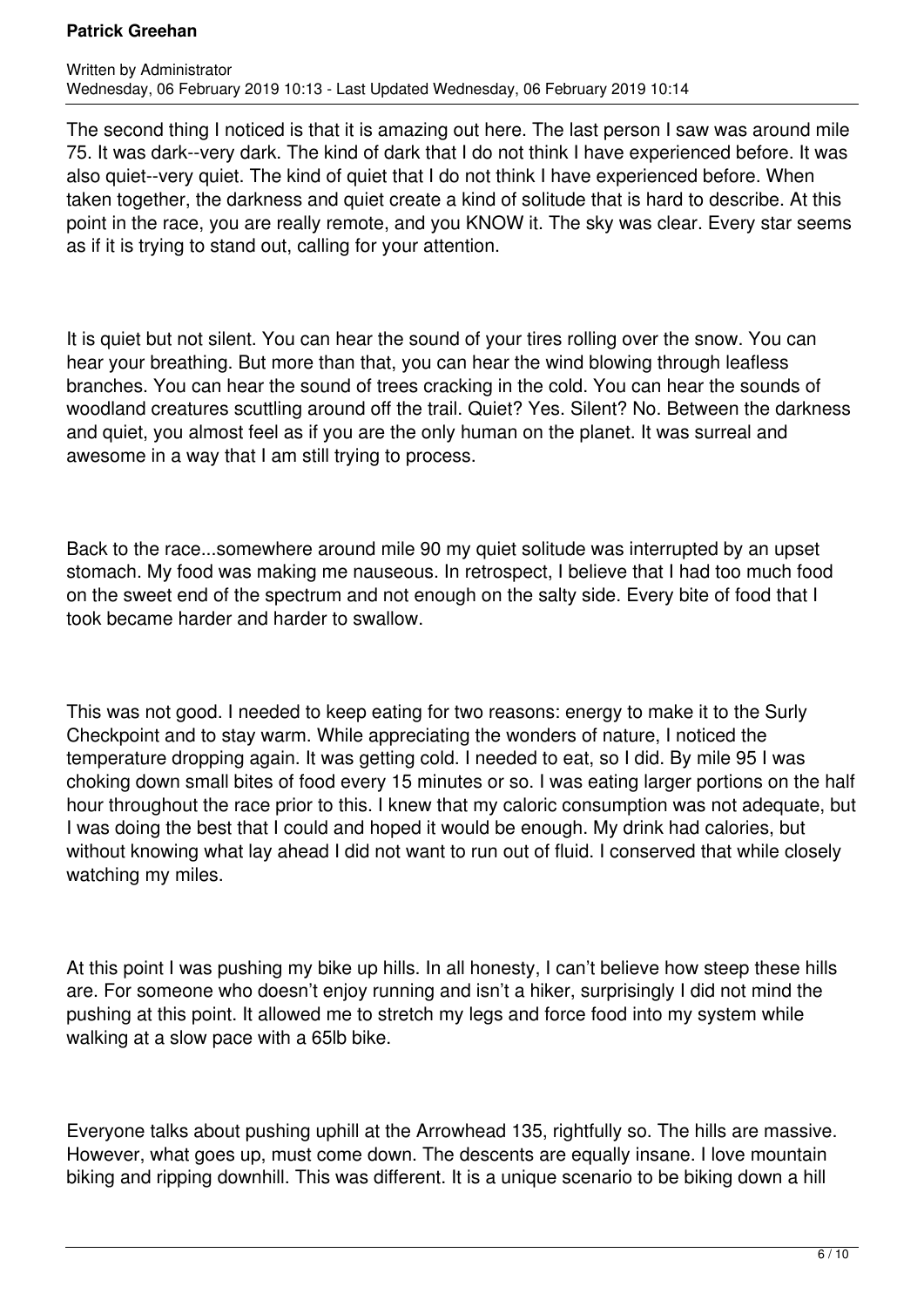that you cannot see the bottom of, at an incredibly fast pace, on snow, in the dark. While that was fun at first, I decide to back off. This point in the race is neither the place nor the time for a crash.

At the bottom of one of the hills I saw two sets of red blinking lights in front of me. People! I quickly decided this was good. I was forcing down food, afraid of bonking. I was unsure what lay ahead, other than what must be the hardest 15 miles of the race. It was getting colder. This was most certainly a good time to run into others. As I approached, I recognized fellow Duluthians Leah Gruhn and Jere Mohr. That was a huge boost! Leah and Jere are two of the most positive and inspiring people I know. Being at a low spot in my race, I couldn't have been happier to encounter this amazing couple. To further the good news, Leah had Tums! Thanks Leah!

The three of us rode and pushed our way to the Surly Checkpoint together. Looking back, I am really grateful for their company. If I had been alone for miles 95-111 with my rapidly deteriorating gut, I am unsure how my day would have played out. It is easier to force yourself to eat when you are with others. It is easier to "suffer" another push up an absurdly large hill in the company of others doing the same. It easier to do both things after a few Tums. The third leg of the Arrowhead 135 is no joke. It is cold, remote, dark, and by far the toughest terrain I have ever biked/hiked. There is little room for error here. I had to keep eating. I had to keep moving. I had to stay warm. The tent at the Surly Checkpoint was a welcome site.

At this point, I parted ways with my friends. Leah didn't want to stop at all (she went on to win the Women's race!!). Jere put some toe warmers in and headed out after her. I had a bit more to do. It was getting colder, and I had not changed since the morning. I wanted to add some long wool underwear, another Smartwool 3⁄4 zip, and my Smartwool puffy vest. My plan was to fill water, move food around, change, and leave. 20-30 minutes max. Right? I wish...

The water and food parts worked out great. My bike was ready to go in 5 mins. I dug out my change of clothes and headed into the tent to find a few other people and a wood stove. So far, "slow is smooth and smooth is fast" was working. I grabbed a seat and changed my socks, then stood up to put on my long underwear. SHIT!! Who the hell stands up on snow covered carpet in fresh socks? This guy. Now my last pair of socks was wet. (I was changing because my current socks were also wet.) I finished changing, then spent some time with my feet next to the stove to try to dry out my socks. After what seemed like just a few minutes but must have been longer, I realized this was not going to work in an acceptable timeframe. This brought up the last mantra of the day. Todd McFadden's wife, Diana, who is much smarter than the two of us, has a saying. "If you're dumb enough to get into trouble, you better be smart enough to get out." I was dumb. Now it was time to be smarter. I did the math. If I put in toe warmers now they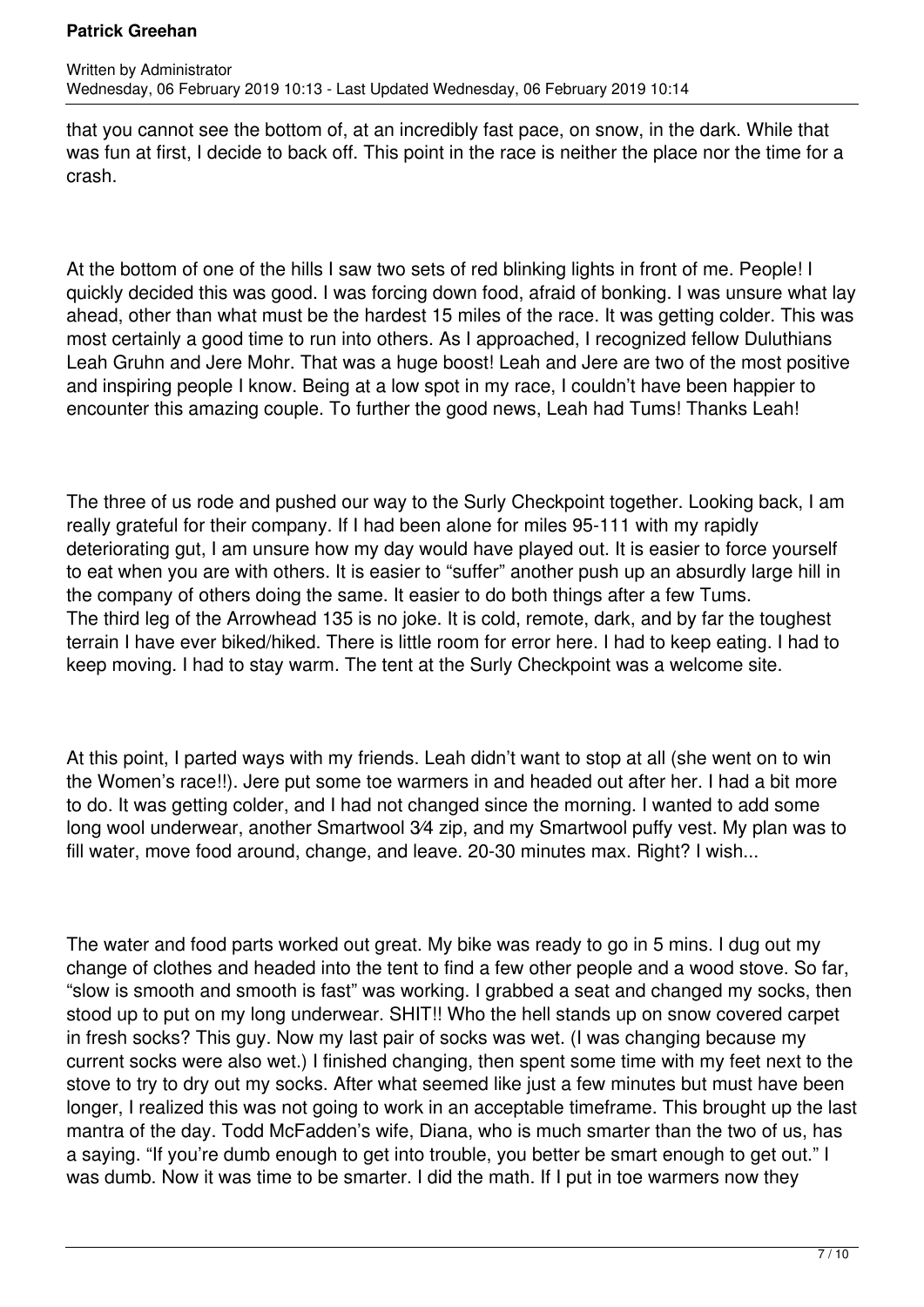should get me to the finish in about 3 hours. I had two extra sets. I figured I would likely have to do more hiking and running to keep my toes from freezing. Oh well. I made this mess, but that should be enough to make it to the finish.

I put my boots and jacket back on, grabbed my gloves from the shelf on the stove where people were drying out gear, and...SHIT!! (I believe those are the only two times I swore during the entire event, which is good for me.) My gloves had been moved a bit too close to the really hot part of the stove and the fingertips of one glove burned off. It was below zero outside, and I had the choice of fingerless or wet/frozen/buried in my pack gloves for the rest of the ride.

I went to my bike and dug out my wet and now frozen solid gloves from this morning. I reentered the tent to hold them by the stove. After what seemed like 5 minutes but again must have been much longer, I realized this is not going to work in an acceptable time frame. I put those gloves in my back jersey pockets to keep them warm and possibly dry a bit. I grabbed my now fingerless gloves and put them in my pogies along with some handwarmers and headed out bare-handed, hoping I would not have a mechanical problem. If things went smoothly, I shouldn't need gloves the rest of the way. To be safe, I moved a set of wool mittens and my last set of handwarmers to the end of my bag in case of emergency and set out for the last 25 miles.

I left the Surly checkpoint an hour and twelve minutes after I arrived. Ugh.

The fourth leg of the Arrowhead is interesting. You have Wakemup Mountain within the first mile or so, which is the last hike-a-bike section. Then you have a long gradual (think 1% grade) ascent to the finish at Fortune Bay Casino. The majority of this section is through a lowland swamp. It is amazingly beautiful at night. Without the large pine trees to block the view, the sky is amazing to behold. It would, perhaps, in other circumstances, be quite easy to become distracted by the sheer power of that sky.

That was not my reality. Lowland swamps, while offering great views of constellations, also offer something else. They are cold. Really really cold. There is nothing to block the wind, and as all Arrowhead 135 vets will tell you, the lowland areas are always colder than the forecast. I did not have a thermometer but have been told the temperature was somewhere between -20 and -30.

Things started to get real.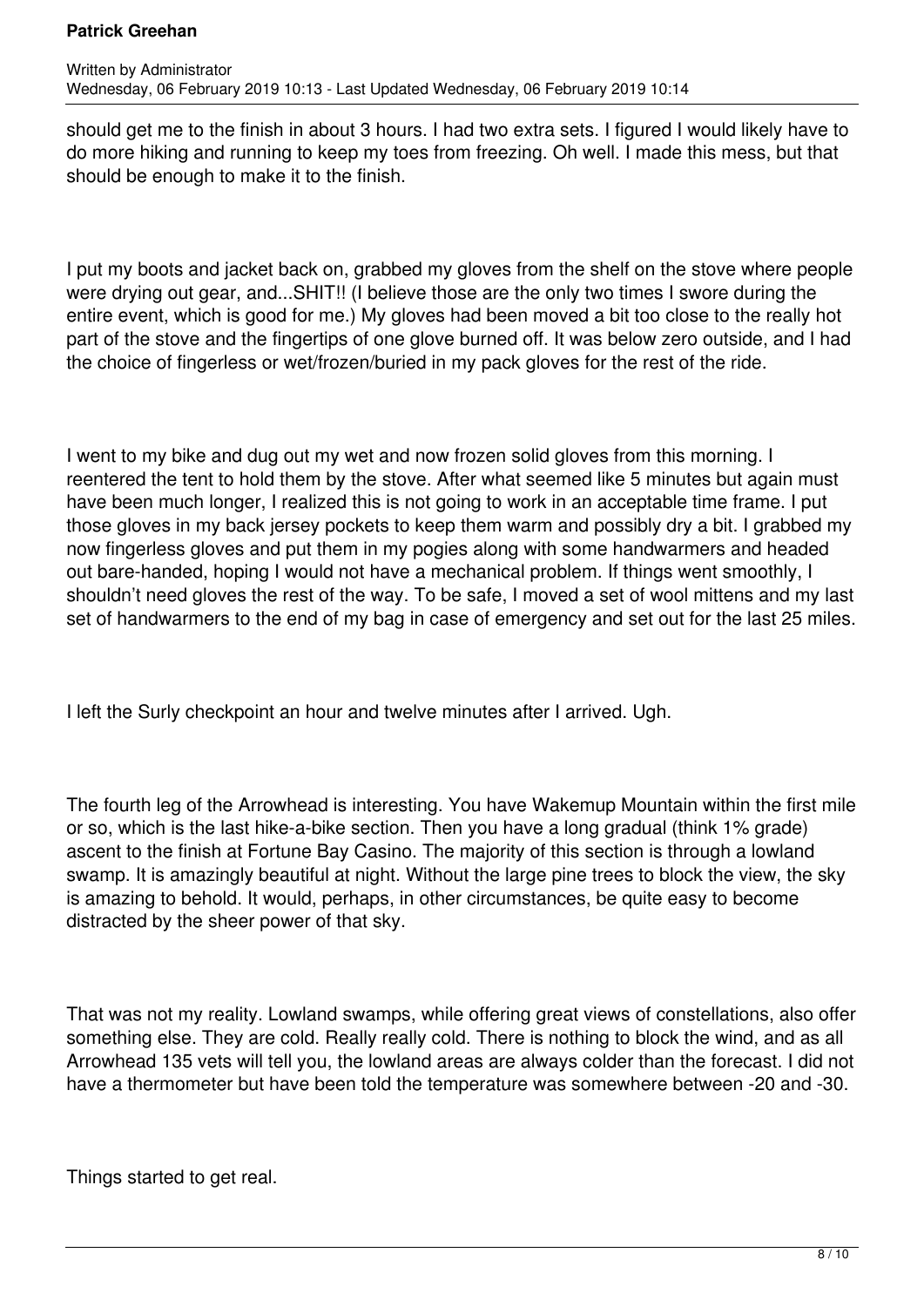Miles 115 to 125, while beautiful, were miserable for me. The effect of the Tums had worn off, and my stomach was much worse than before. During that ten mile stretch I vomited three to four times? I am really not sure how many times, but that seems right. My still wet feet got cold early, really cold, the dangerous kind of cold, the kind of cold where I knew I can't let them begin to hurt or I would be dancing with frostbitten toes.

"When a problem arises, fix it now" and "If you're dumb enough to get into trouble, be smart enough to get out" entered my mind. This was not the time to be distracted. Distractions can lead to mistakes. Mistakes can lead to bonking and frostbitten toes. They can also lead to hypothermia. I had to have a plan and stick to it. To keep my feet warm, I had to walk my bike and exaggerate my ankle motion to move my toes. When that didn't work, it was time to jog. Whoa! I do hate running. I hate it more with an upset stomach and frozen toes. I did start to warm up. Wait! Not too warm. I did not want to sweat and get wet; my core layers couldn't get wet. Wet clothing gets cold fast, and outer layers can even freeze in these temperatures, leading to hypothermia. I had 2-3 hours more of this to go. That was plenty of time to bonk, get sweaty ,and get hypothermia and frosbite.

Those 10 miles were all hands on deck focus for me. I would ride about a mile, cooling down, then run about 100 yards to bring my feet back. As my core warmed up, it was back on the bike to spin and cool down (I did a nice job of not sweating here). All along the way the vomiting and force feeding myself more food (hoping it would stay down) continued.

Finally mile 125 arrived. 10 miles to go. At my pace I figured that should be less than 90 minutes and closer to an hour. I had been keeping a really good inventory of my drink mix situation. I knew that I had about 600 calories in my remaining fluid. The drink mix was not bothering my stomach. Finally, I felt I could stop eating and could drink my way to the finish line.

Now that I was done eating, miles 125-130 weren't as bad. I was still running some every mile or so, but it was much more tolerable to do. Around mile 130 I saw a trail sign. I knew this sign! On Saturday, on our way to the start, Todd McFadden, Dan Luebke, and I rode a few miles to spin our legs out from Fortune Bay. I knew that I was within 5 miles of the finish! Whatever energy I had left went into the pedals. I think I only ran once during that time. I was "hammering" on the bike. (I was probably riding a whopping 10 miles per hour as I am exhausted and close to bonking, but don't judge!) I was no longer concerned about sweating. I just wanted to be done. I could make it from here, and I knew it.